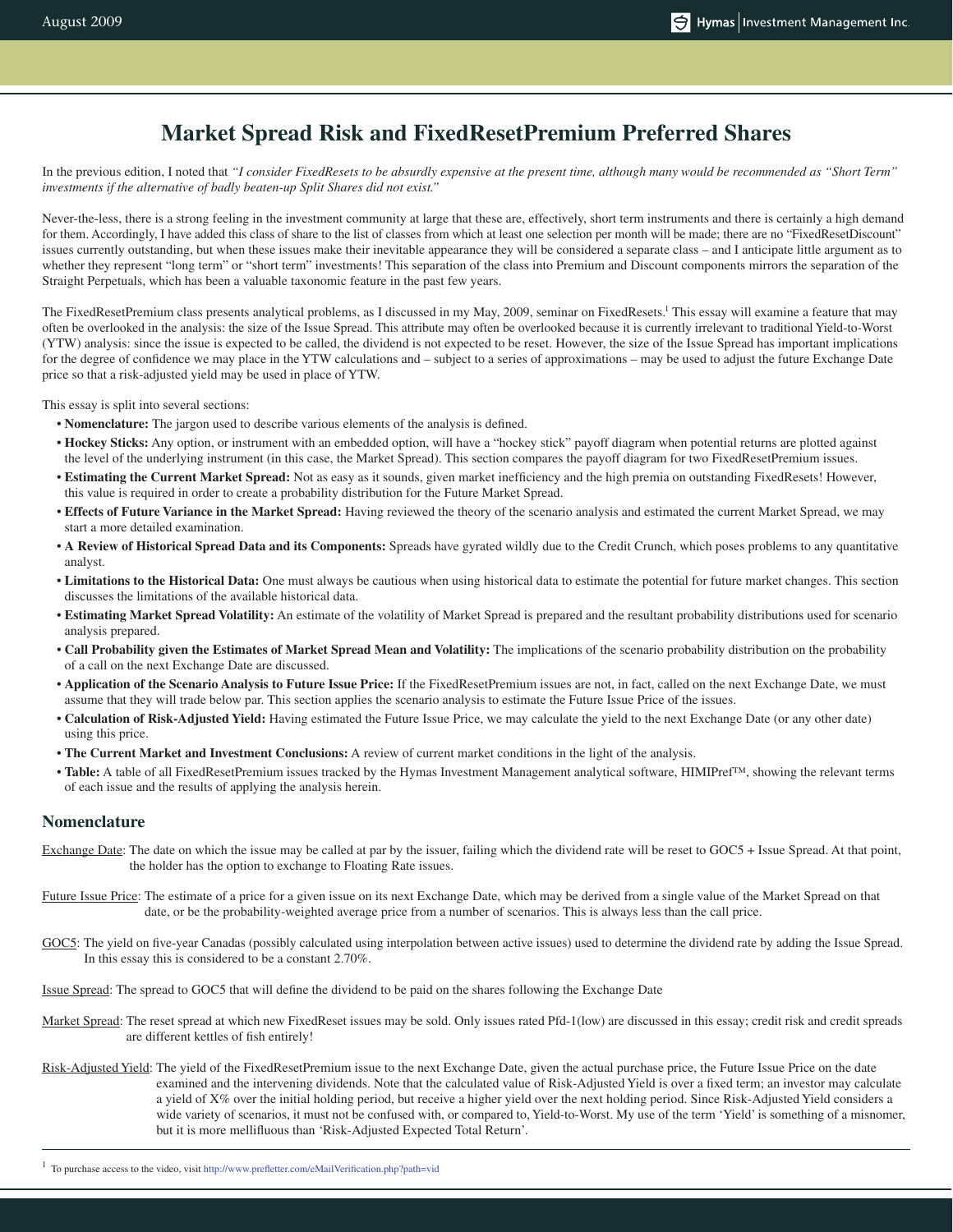Total Spread: The spread between PerpetualDiscount yields (on an interest-equivalent basis) and GOC5. Note that (as discussed) this number has very limited relevancy and this nomenclature is intended for use in this essay only!

Yield-to-Perpetuity: The yield calculated by assuming that the issue is never called, that its price remains constant and that GOC5 remains constant.

# **Hockey Sticks**

In my 2007 essay *Perpetual Hockey Sticks*<sup>2</sup>, I pointed out that while Yield-to-Worst (YTW) is a powerful analytical tool, it does not incorporate scenario analysis – that is, it does not examine the effect of overall changes in interest rates over the investment period. The only scenario examined is that of an unchanging environment. To deal with the effects of changing environments, the analyst may calculate the convexity<sup>3</sup> of an issue and draw broad conclusions from the number derived  $-$  but it is best to obtain an understanding of the potential scenarios and their effects on projected future returns prior to attempting to force the analysis into a single number, particularly when that number is very sensitive to the type of calculation performed.

Some 'Hockey Sticks' were shown in Chart A9 of the June edition of this newsletter, but to review we'll consider the case of BMO.PR.O, which was announced on 2009-3-11 and has the highest spread (+458bp) to Government of Canada Five Year Yields (GOC5) of any issue currently rated Pfd-1(low) by DBRS.<sup>4</sup> On August 7, this issue was quoted at 27.90-97 to yield 4.12-06% to its presumed call 2014-5-25.

In the scenario analysis, we will consider the effect of differing Market Spreads on the call date, while fixing GOC5 at its current level of about 2.70%. It is certainly possible to consider other values of GOC5 in the scenario analysis – and this is particularly important if we are seeking to compare the investment attractiveness of FixedResets vs. Straights – but in this essay we are seeking to explore relative valuation within the FixedReset class. While the level of GOC5 on the various call dates will affect the calculated prices, this will be a second order effect, affecting the price differential from par only due to its effect on Modified Duration.

If the Market Spread is less than BMO.PR.O's Issue Spread of 458bp, it is prudent to assume that the issue will be called at a price of \$25.00. It is possible that the issue will not be called in this event, but if this is the case then it is safe to assume that the it may be sold at a price in excess of \$25.00; this potential excess return should be considered a bonus, gratefully accepted but not relied upon.

However, consider the case in which the Market Spread is 500bp, higher than the issue spread. In such a case, it is prudent to assume that the issue will not be called, but will have its dividend reset to 458bp + 2.70% = 7.28% of par value and trade at a price that will make its Yield-to-Perpetuity equal to the market yield of  $500bp + 2.70\% = 7.70\%$ . In these circumstances, the issue will be trading at a discount and the price may be estimated as:

Price = 25 \* (Issue Yield) / (Market Yield)  $= 25 * (7.28\% / 7.70\%)$  $= 23.64$ 

We may apply the same reasoning and calculations to BMO.PR.M, which has an Issue Spread of only 165bp and was quoted on August 7 at 26.05-22 to yield 4.05-87%. And finally, having made these calculations, the yield-to-call for these two issues may be plotted on the same graph to give a visual demonstration of the performance of the two issues until the call date.



Since the two issues have different call dates, we will calculate yield until the call of BMO.PR.O. The yield to this date of BMO.PR.M may be calculated using the Yield Calculator incorporating a future dividend reset, available on-line via http://www.prefblog.com/?p=6693. When doing so, we should make a note to ourselves: we are implicitly assuming that the Market Spread is the same on both reset dates; not an unreasonable assumption given the purpose of this demonstration, but it is wise to be aware of all implicit assumptions!

In this spirit, it should be noted that the yield calculations of BMO.PR.M in the scenarios in which it iscalled assume that the funds received on call may be reinvested at its reset spread (2.70% + 165bp) until the Exchange Date for BMO.PR.O nine months later; this is not a very supportable premise, but the effect is small. However, this nine month increase in the amortization period of the projected capital loss for BMO.PR.M (from the purchase price of \$26.05 to the call price of \$25.00) with the effect of changing the yield from being slightly lower than BMO.PR.O to being slightly higher.

<sup>2</sup> Available on-line via http://www.prefblog.com/?p=780

<sup>&</sup>lt;sup>3</sup> For more information on convexity, see my article of that title via http://www.prefblog.com/?p=1640

<sup>4</sup> Following the DBRS mass downgrade of bank preferreds (see http://www.prefblog.com/?p=7073), there are thirty-four FixedReset issues rated Pfd-1(low) and none rated higher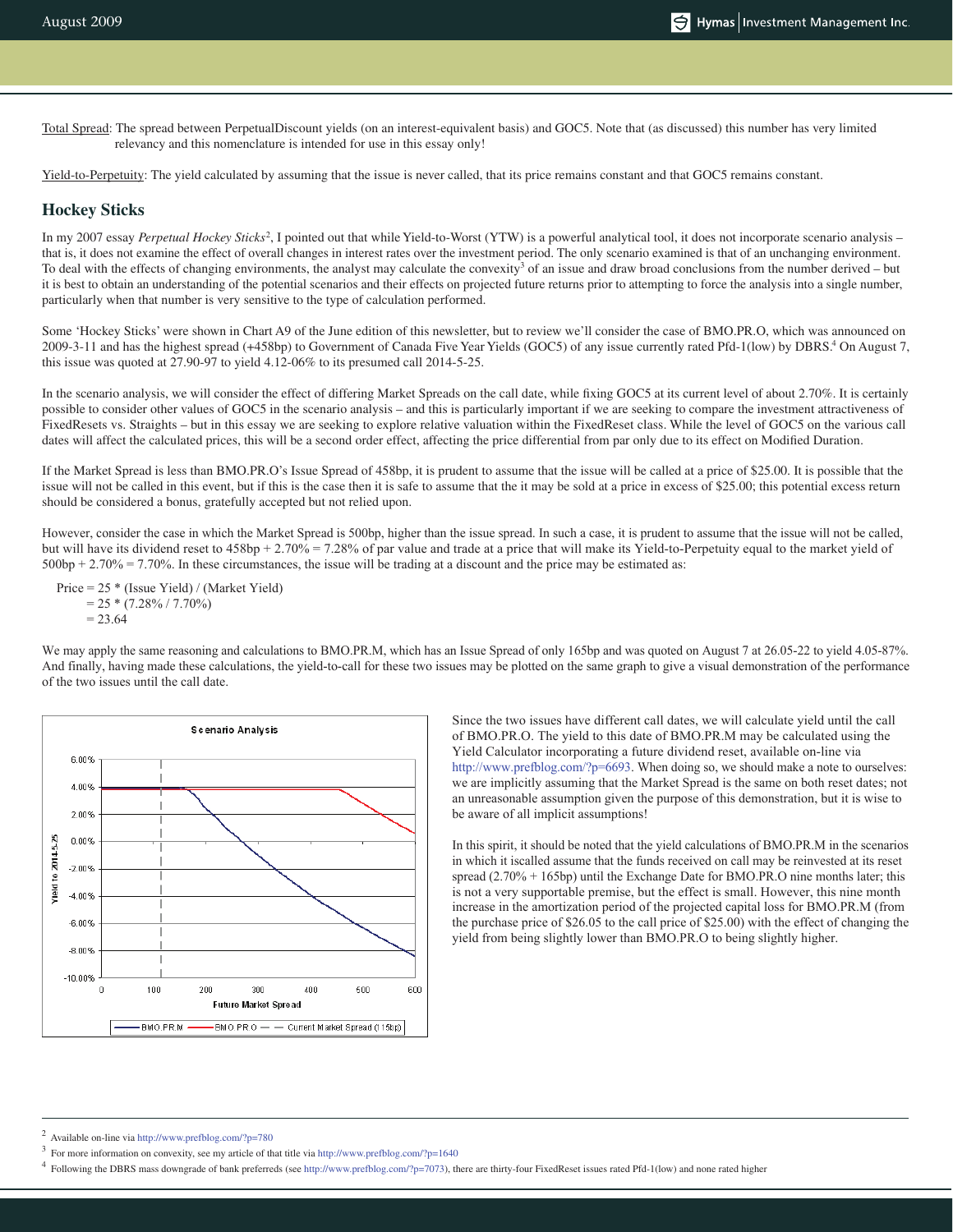## **Estimating the Current Market Spread**

Given that all FixedReset issues are trading at a substantial premium to their call price, it is difficult to estimate the current market spread. In the June edition, we estimated that the yield of new-issue FixedResets (YFR) could be approximated by reference to the yield on PerpetualDiscounts (YPD) through the equation:

 $YFR = 1.44\% + 0.67*YPD$ 

Unfortunately, this equation is now not applicable. Given that BMO PerpetualDiscounts were trading on August 7 at a mean yield of approximately 5.65% (= YPD), this would result in a prediction of new issue FixedResets yielding 5.22% with a presumed reset of +252bp.

This answer is incongruous: BMO.PR.M was issued at 5.00% + 165 and is now trading at a substantial premium to par.

We may make another attempt: BMO.PR.P was issued in June with terms of 5.40% + 241 at a time when BMO PerpetualDiscounts were yielding 6.125%; the yield on these issues is now 5.65% so we may reduce the terms of a notional new issue by 50bp to estimate a rate of 4.90% + 191. Again, this is inconsistent due to the immediate counterexample of BMO.PR.M.

The Yield-to-Call of the two instruments being examined is approximately 3.90%, so it is tempting to assert that new issues would be possible at 3.90% + 120, but this is almost certainly too low. There should be a new issue concession built into the spreads; additionally, the increased probability of a call for instruments with higher issue yields should be worth something – perhaps not much, but something!

For purposes of this discussion, we will assume that new issues are possible with an initial yield of 4.15%. To determine the Market Spread we will assume that the issuers extend term until the first reset in order to provide a Reset Spread that is initially benchmarked against a Canada with a term slightly in excess of five years, in order to take advantage of the slope of the yield curve. Assuming that this longer-term Canada (or interpolation) yields 3.00% as opposed to the GOC5 level of 2.70%, we may assign a value of 115bp to the Market Spread, thus assuming that FixedResets may currently be issued with terms of 4.15% + 115bp.

# **Effects of Future Variance in the Market Spread**

Whatever the precise relationship of the yields given the current Market Spread of 115bp, it should be apparent that there is not much difference between the projected investment returns of the two issues given a constant Market Spread. There is, however, a very different level of exposure to increasing Market Spread.

Should the current Market Spread spread increase from its estimated level of 115bp to exceed the BMO.PR.M reset spread level of 165 bp, this issue will be exposed to the full downside risk that the perpetual nature of these instruments implies. BMO.PR.O, however, can withstand a much greater increase, to its reset level of +458bp, before it becomes prudent to assume that it will not be called and that the trading price will be below the call price of \$25.00. Investors may have much higher confidence that BMO.PR.O will be called – but, as the yield until the call date indicates, they do not appear to be willing to pay too much for that certainty!

Some investors may look at economic conditions and conclude that there is no chance whatsoever of Market Spreads exceeding the 165bp reset rate on BMO.PR.M; if this view is applied to this situation then there is indeed no major difference in the expected returns from the two issues and thus the market pricing is appropriate.

Other investors, such as myself, might profess to having no well defined views on the future Market Spread, but reason that the larger buffer capacity of BMO.PR.O makes it the better choice; it is more likely to behave as expected (with a call at the first opportunity) and accordingly has far less downside risk in the event of Market Spreads creeping up again.

And still other investors will insist on quantitative estimates of the downside risk before making any decision at all. While this is an admirable trait in general, one must be very careful of stretching the applicability of quantitative estimates beyond their prudent bounds. I suggest that when it comes to such a thing as forecasting future market levels, or even attempting to describe the probability distribution of potential future market levels, distortion is a very easy thing to do. All assumptions, both implicit and explicit, made in the course of the analysis should be understood, with final answers being subject to a check of the robustness of the model to changes in those assumptions.

# **A Review of Historical Spread Data and its Components**

First, we must remember just exactly what is meant by the Total Spread: it is the difference in yield between a Government of Canada bond with a guaranteed maturity at par in five years and a preferred share, which is an obligation of a corporation that is subject to business risks, can possibly go bankrupt, has the option of suspending dividends without explicit repercussions (although the implicit repercussions are sufficiently severe to make this the penultimate step prior to bankruptcy) and is not obliged to return the principal at any time.

These are two very different numbers we are examining when we blithely prattle on about Total Spread!

The difficulties inherent in comparing two numbers that will not necessarily respond in the same manner to any given set of economic conditions are collectively referred to as "basis risk". In fact, this particular computation is subject to three sets of basis risk:

- Term Spread: This is the spread between instruments of different term, which for analytical purposes I will consider to be the difference between five-year and long-term Canadas.
- Credit Spread: This is the spread between the default-free Canadas and Corporate bonds, which are subject to default in various degrees of severity. The credit spread is measured for long-term bonds, to be consistent with the other defined spreads.
- Seniority Spread: This is the spread between Corporate bonds, which only default in the event of bankruptcy, and Preferred Shares, which can default without the company necessarily entering the bankruptcy process.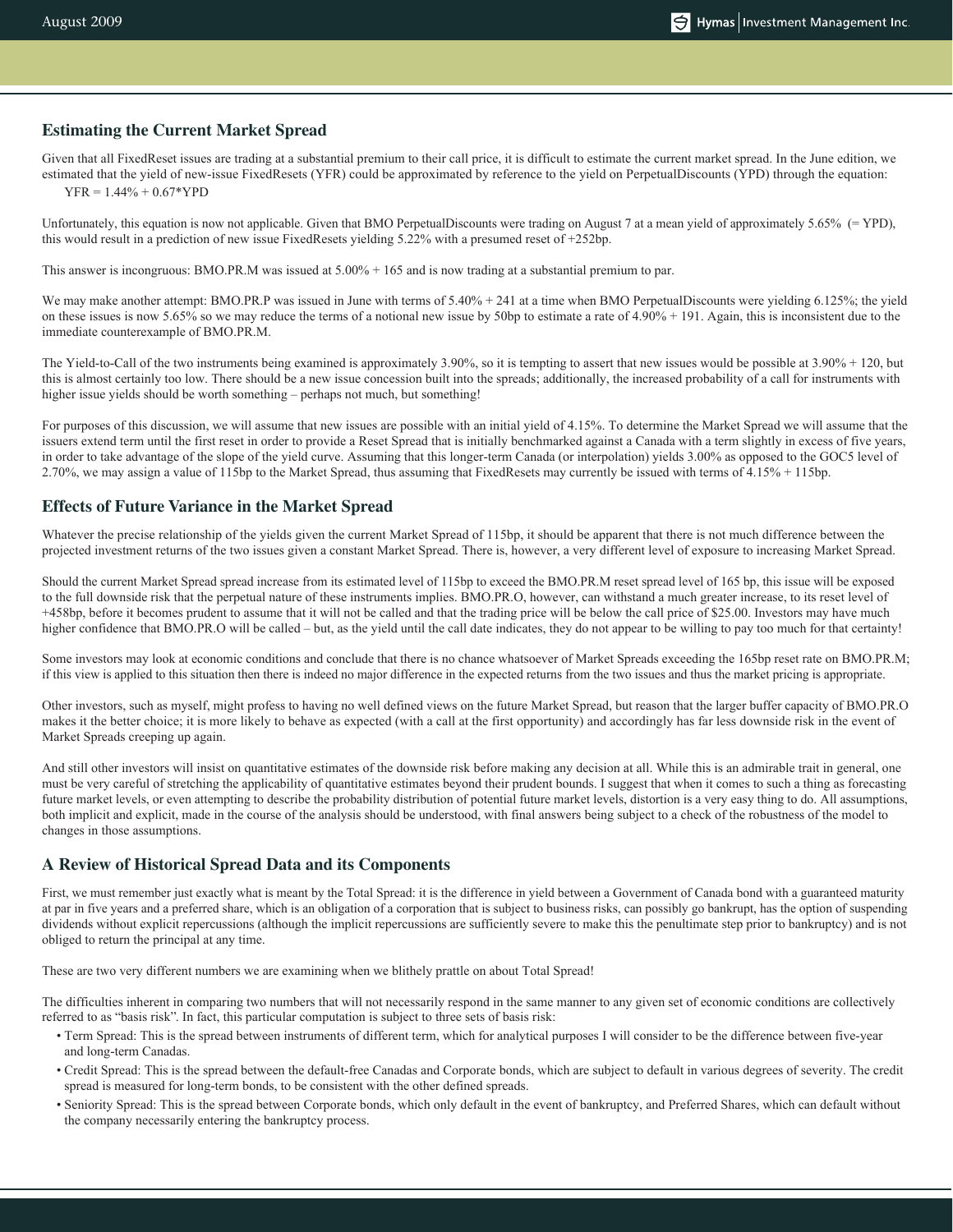Alert readers will point out further basis risks that are not being considered in this analysis:

• The five-to-thirty year spread is being used to measure the term spread, whereas the instruments in question are perpetual.

• Quite true, and this is yet another source of basis risk. However, the five-to-thirty year basis risk will be much larger than the thirty-year-to-perpetuity basis risk, so we are at least defining the bulk of the risk; additionally, there is no significant population of perpetual instruments that could provide data for estimation of the latter risk.

- Using the five-to-thirty year spread ignores the rate reset feature of FixedResets
	- Again, quite true; but I have argued previously<sup>5</sup> that the rate reset feature is without value when presumed to provide the same degree of inflation protection as is afforded by Real Return Bonds. Finding a market price (as opposed to value) for this feature will have to await the receipt of data over a much longer term and variety of market conditions than is currently available.
- The seniority spread is not always calculable in a rational manner, since there have been periods over the last ten years in which there have been no Perpetual Discounts trading at all – all the Straights have been PerpetualPremiums.
	- True for the third time, but what can we do? There are no data, so during these periods, the yield-to-worst of the PerpetualPremium index will be used as an alternative.



For all these quibbles (and I'm sure there are many more!), an examination of the spread and its decomposition into the three components is highly illuminating. It is quite clear that the effect of the Credit Crunch was – quite reasonably – to increase the Credit Spread; inflation and rates on government issues had nothing to do with the exceptionally poor performance of PerpetualDiscounts in the period from, say March 2007 to November 2008. It is not quite so clear as to why the Credit Crunch brought forth the FixedReset structure – but that's a more philosophical question!

Further, it clear that predictions of the future Market Spread will be have to be made very cautiously, since there are three components which do not appear to interact in any meaningful manner.

# **Limitations to the Historical Data**

Given that the option of the issuer to call the issue is the crux of the relative pricing question, it makes sense that we seek to quantify the relative chances of a call of BMO.PR.M and BMO.PR.O using option theory which means – as usual! – the need for a measure of the volatility of the underlying

Prior to preparing estimates for the value that investors should place upon excess buffer in the reset spread, we should examine the limitations of the data more carefully.

First, it is apparent that the total spread has been quite volatile over time, trading in a range of about 200-400 bp between the end of 1997 and the onset of the Credit Crunch in the second quarter of 2007; the credit crunch has exploded the spread and, while on the mend, its current value of about 600bp is well above historical norms.

This immediately tells us that any results we are able to derive using historical data should be considered tentative: we shouldn't be too enamored of significant figures in any calculations we perform since historical relationships do not apply.



5 See the June edition of this publication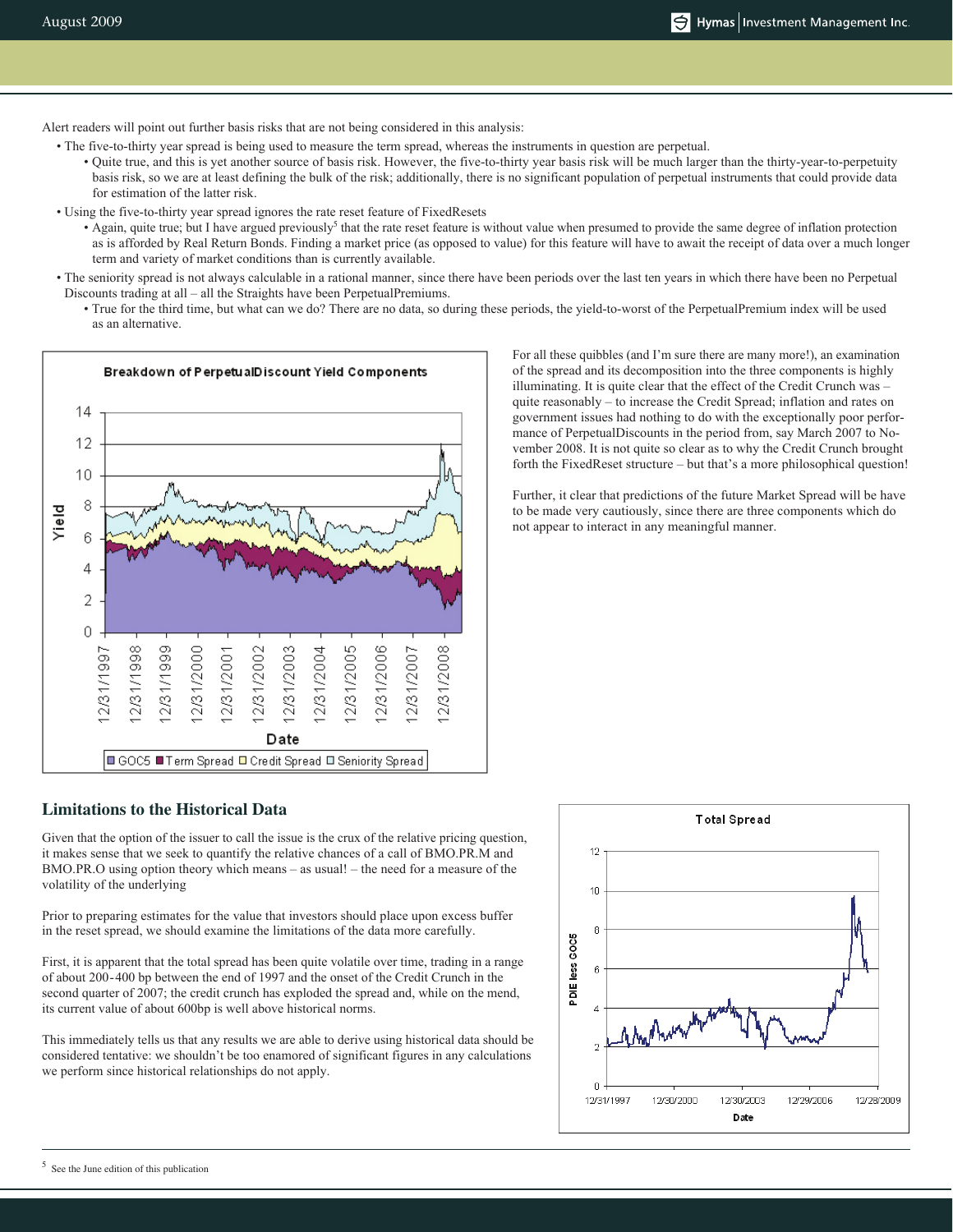

And, when we calculate the standard deviation of the total spread, the limitations of the data become even more apparent: it will come as no surprise to market participants to learn that the preferred share market has been unusually volatile through the course of the Credit Crunch, but the quadrupling of the standard deviation when computed as a three year rolling average will give even the most earnest pseudo-quant pause. This value is required for option value computations: which one do we use?

And finally, we will calculate the correlation between GOC5 and the PerpetualDiscount Interest Equivalent (PDIE) – not because its really needed, but just as a mischievous dig at those who have great faith in correlation analysis as a quantitative investment tool:



At the beginning of the period for which we have data, the correlation between PDIE and GOC5 was large and positive – not much could be gained by way of diversification by investing in these two asset classes. By the end of the period, however, the situation has reversed almost precisely and the correlation is large and negative: an almost ideal pair for a diversified portfolio. So which value for the correlation should be used? I will have to leave that to readers to decide – I have never placed much faith in precise correlation calculations between asset classes, although the concept is very useful as a qualitative conceptual tool.

At this point, some readers will wonder why I proudly declare myself to be a quant, and credit the application of HIMIPref™ quantitative software for the returns on Malachite Aggressive Preferred Fund.<sup>6</sup> I've taken such pains to point out the weaknesses and difficulties inherent in a quantitative approach to the valuation of the embedded option in FixedReset preferreds – and the problems are only tractable with a lot of hand-waving – that a fully quantitative approach may seem futile.

The difference is the risk distance (as I refer to it) between the two elements being compared; there will be basis risk in any comparison and the question is whether we have any reason to believe that the basis risk we assume when we take a position on relative valuation is adequately compensated for by the extra return we hope to gain from the position.

6 See http://www.himivest.com/malachite/MAPFMain.php for details. Past performance is no guarantee of future results; you can lose money through an investment in Malalchite Aggressive Preferred Fund or any other fund.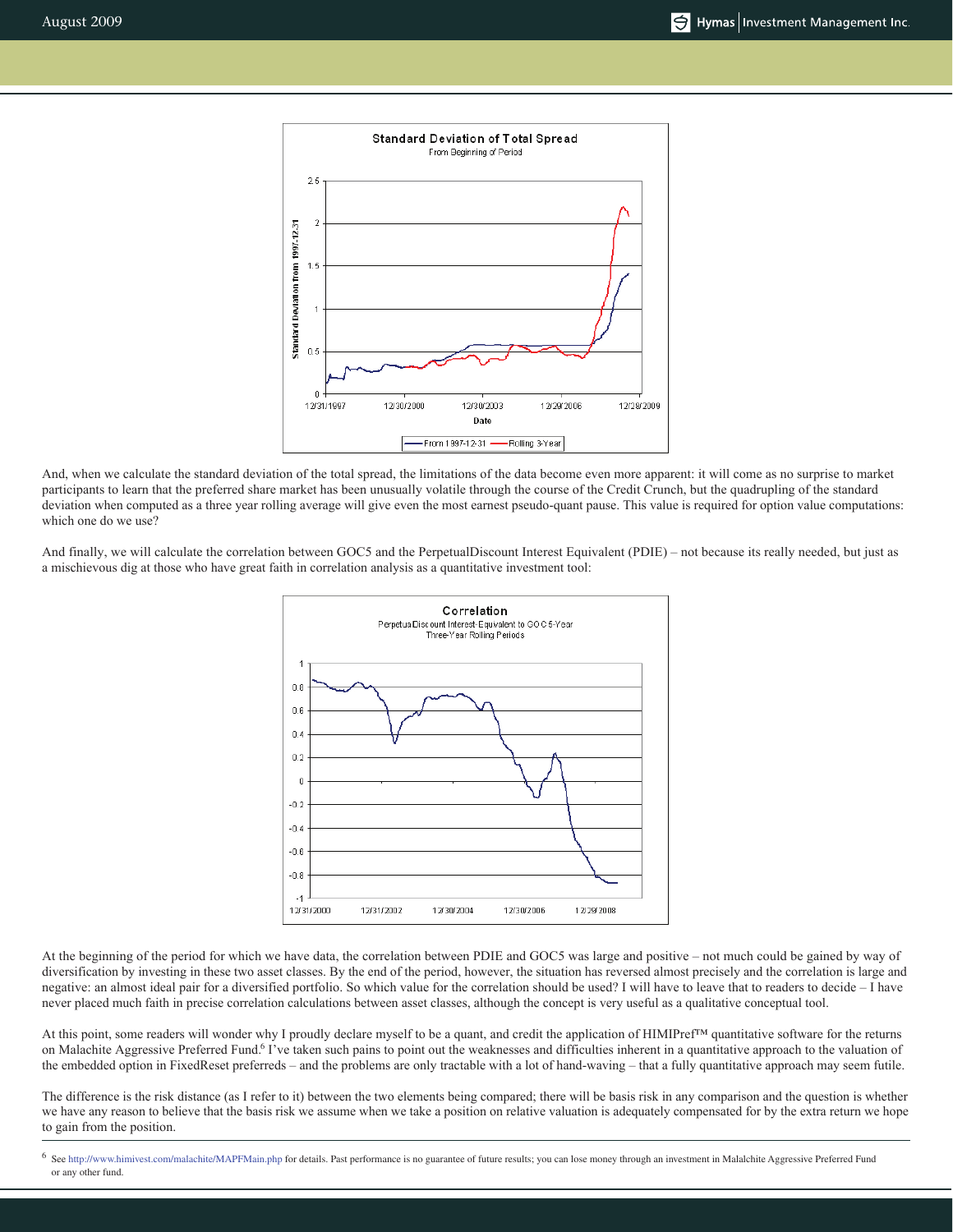Comparing one FixedReset to another FixedReset is a difficult, but not impossible process; the analysis can be performed with sufficient likelihood of success that it is worth doing. Comparing a FixedReset issue with five-year Government of Canada bonds is another matter entirely and comparing FixedReset issues with cash – as is necessary for market timing<sup>7</sup> – is a futile endeavour; and telling prospective clients that I cannot do it and will not make the attempt has cost me many a prospect (my only solace is that nobody else can do it either; these clients searching for the advisor with access to the Philosopher's Stone have in general suffered the fate of all such naifs through history).

Be that as it may, having reviewed the weaknesses of our proposed analysis, we may commence the analysis itself.

# **Estimating Market Spread Volatility**

One pleasant effect of our admitted inability to derive an acceptable estimate of the standard deviation of the probability distribution of the future Total Spread is that we may select any number we please for the base case scenario of Market Spread volatility. A full analysis would include several such choices in order to allow comparisons and an assessment of the robustness of our estimates (a process that many investors did not perform when investing in sub-prime mortgage paper!), but a full analysis will not be performed in this essay.



In the July edition of this newsletter, we estimated option values using a three-year standard deviation of 0.96 (percent, absolute) for the absolute yield of PerpetualDiscounts; for the estimates here we will estimate that the standard deviation of the Market Spread from now until the call date of any given issue of 1.5 (percent, absolute). We will not adjust this figure to account for the differing times to call date.

Plots are shown of the probability distribution of future Market Spread using our estimates of a mean of 1.15% and a standard deviation of 1.50%. These plots are cut off at a market spread of zero. Note that it doesn't really matter what the shape of the probability distribution below the mean of 115bp, since all such values will result in all issues currently analyzed being called.

## **Call Probability given the Estimates of Market Spread Mean and Volatility**

This computation gives us an immediate estimate of the probability that the two instruments examined will be called. BMO.PR.M, with an issue spread of +165bp, is  $(165-115)/150 = 0.33$  standard deviations above the mean, implying a cumulative probability of 63% that the actual Market Spread at the end of the period will be below the Issue Spread and therefore that the issue will be called.

Similarly, BMO.PR.O's Issue Spread of +458bp implies a call probability of 99%.

#### **Application of the Scenario Analysis to Future Issue Price**

It is very gratifying to have derived our first result after all the preparatory work, but the ultimate objective is to estimate the yield differential that the Iron Law of Finance (Risk = Return) implies must be the case. If an issue is not called, it is understood that its issue Spread will be less than the Market Spread and that the issue should therefore trade below its par value. Further, as the 'Hockey Stick' charts earlier in this essay implied, losses can grow very quickly with increases in the Market Spread, since the sensitivity of price to Market Spread under these conditions is calculated to perpetuity.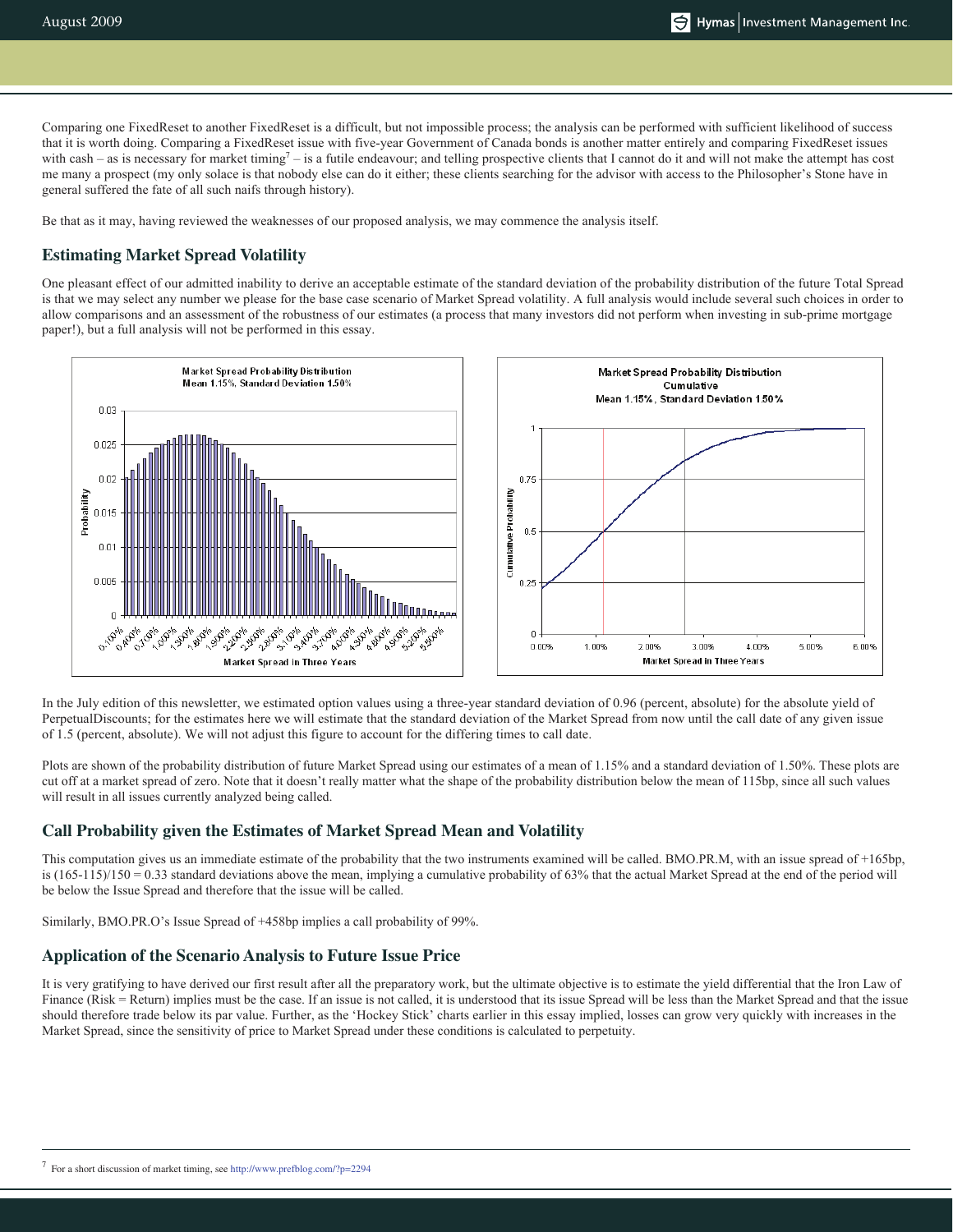

These projections for Market Spread probability distribution may be converted into prices using the formula:

- If the Market Spread is less than the issue spread, the price is 25.00
- If the Market Spread is more than the issue spread, the price is equal to  $25*(IS + GOC5)/(MS + GOC5)$ , where
	- IS  $=$  issue spread
	- MS = market spread

The probability distribution of Future Price for Issue Spreads of 160bp and 460bp (approximately equal to the spreads of BMO.PR.M and BMO.PR.O) have been plotted.

Each projected future price can be probability weighted to arrive at an average projected future price, using the probability distributions previously derived. This results in projected future prices of \$23.21 for the Issue Spread of +160bp, and \$24.97 for the Issue Spread of +460bp.

#### **Calculation of Risk-Adjusted Yield**

We will convert these numbers into projected yields, using the same assumptions that were made to prepare the "Scenario Analysis" graph; the projected Future Price calculated is assumed to be the price on the next Exchange Date for each issue. Plugging in the prices derived above, we find that the yield for BMO.PR.M is 2.04% until its 2013-8-25 Exchange Date and the yield for BMO.PR.O is 3.75% to 2014-5-25.

This is a far cry from normal calculations, which only consider the single scenario of constant Market Spread. It is clear that – whatever inaccuracies we have made in the various estimates and approximations leading to this result – we have now quantified the risk intrinsic to BMO.PR.M due to its relatively low issue spread.

We may go further. There is no reason for these two issues to be trading at significantly different risk-adjusted yields – the issuer is identical and the term to the next Exchange Date is relatively close (within a year). At what price should BMO.PR.M trade so that its risk-adjusted yield is equal to that of BMO.PR.O? The answer is \$24.47; which is \$1.58 lower than its current price – so much lower that it would be prudent to assume that the issue will not, in fact, be called.

Such analysis may be too kind to issues with skimpy Issue Spreads. While analysis such as that in this section uses the weighted mean average of the derived market prices to determine yields and assumes that the investment is made for a five year term only, the actual prices received could vary quite significantly from the mean and a rational investor will seek additional yield to compensate for the uncertainty in expected total return.

## **The Current Market and Investment Conclusions**

It is a tribute to the continued inefficiency of the Canadian preferred share market that there is no allowance for future Market Spread risk in the current pricing of the various FixedResets that have been issued to date. Perhaps the market needs an object lesson: if a call gets skipped and an extant issue has its dividend reset to half that of comparables, we may see Portfolio Managers, advisors and investors paying more attention to risk. We will then also have the pleasure of seeing the blame-game play out; perhaps there's some manner in which Credit Rating Agencies can get left holding the hot potato again!

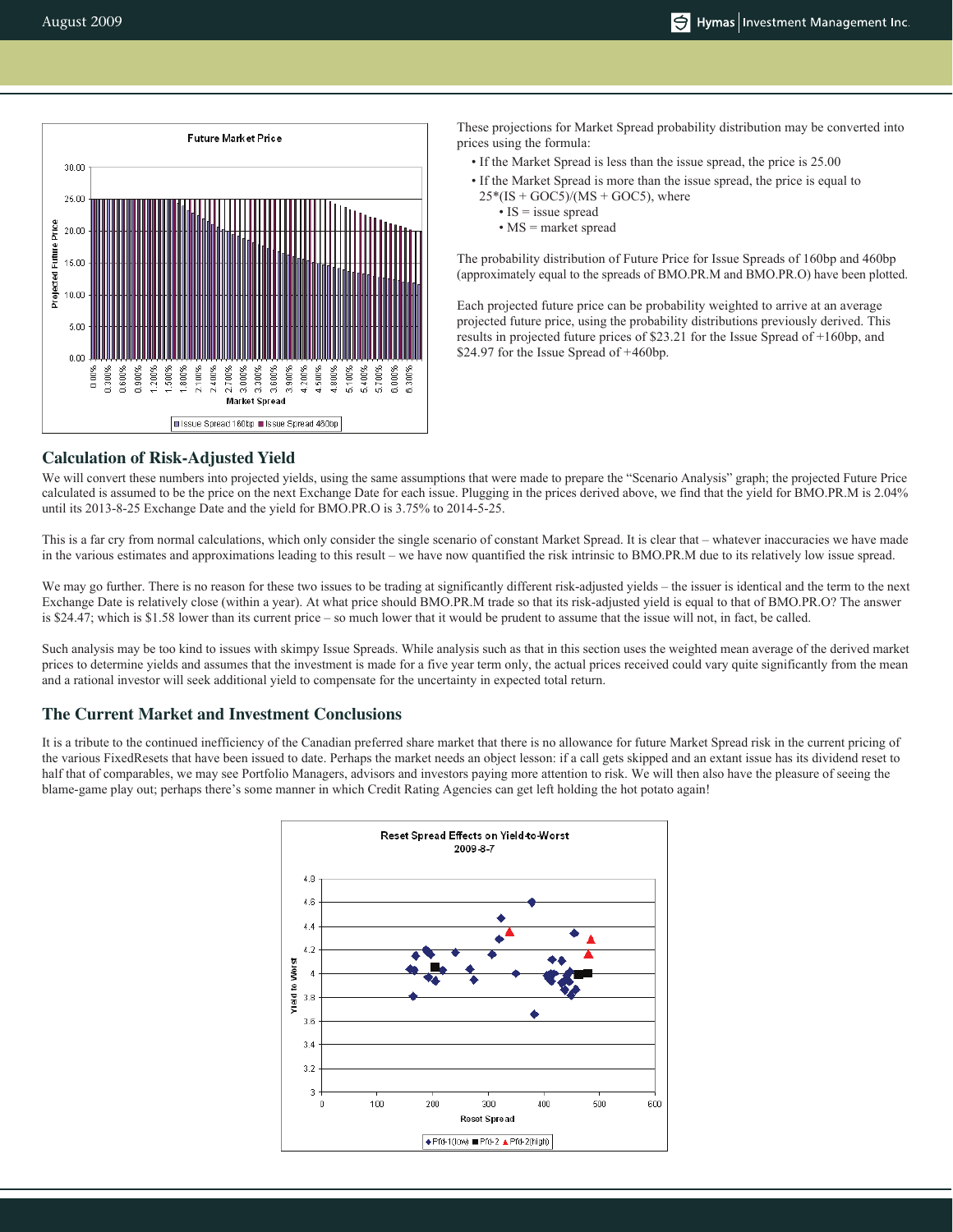Until that happy day, it should be apparent from even a glance at the chart plotting Yield-to-Worst against the Reset Spread that there is no effect in the market at present.

There are two possible explanations for this phenomenon:

- Market participants have thoroughly investigated the issue and determined that their projection of future Market Spreads shows a 100% chance of these spreads being less than 150bp; in other words, that there is no chance at all of an extant issue having its dividend reset to a rate that is below the market at the time
- The market is simply inefficient

I'll let you make your own minds up regarding which explanation is most likely!

In general, though, it appears that risk protection is free. Prudent investors who seek to invest in these perpetual instruments for a five year term (accepting the chance of an unfavourable term extension) will take advantage of the market pricing and concentrate their holdings of FixedResets in issues with high Issue Spreads; there is no loss of yield in this exercise and considerably greater assurance that the calculated yield to call will be realized. While there may well be greatly different views in the marketplace regarding the probability distribution of the Future Market Spread (which will determine how much yield an investor should be prepared to give up for greater call probability), it should be apparent that there is a value to the buffer capacity that is currently being given away.

I should note explicitly that the calculations in this paper show the effects of a single probability distribution. A distribution with a smaller standard deviation will have a smaller effect on Future Issue Price.

In the section "Estimating the Current Market Spread", I suggested that a notional new issue could carry terms of 4.15% + 115bp. Those who may consider purchasing such an issue may wish to bear in mind that, according to the analysis presented in this essay, this notional new issue will have a call probability of 50%, Future Issue Price of \$22.20, and Risk-Adjusted Yield of 2.23%.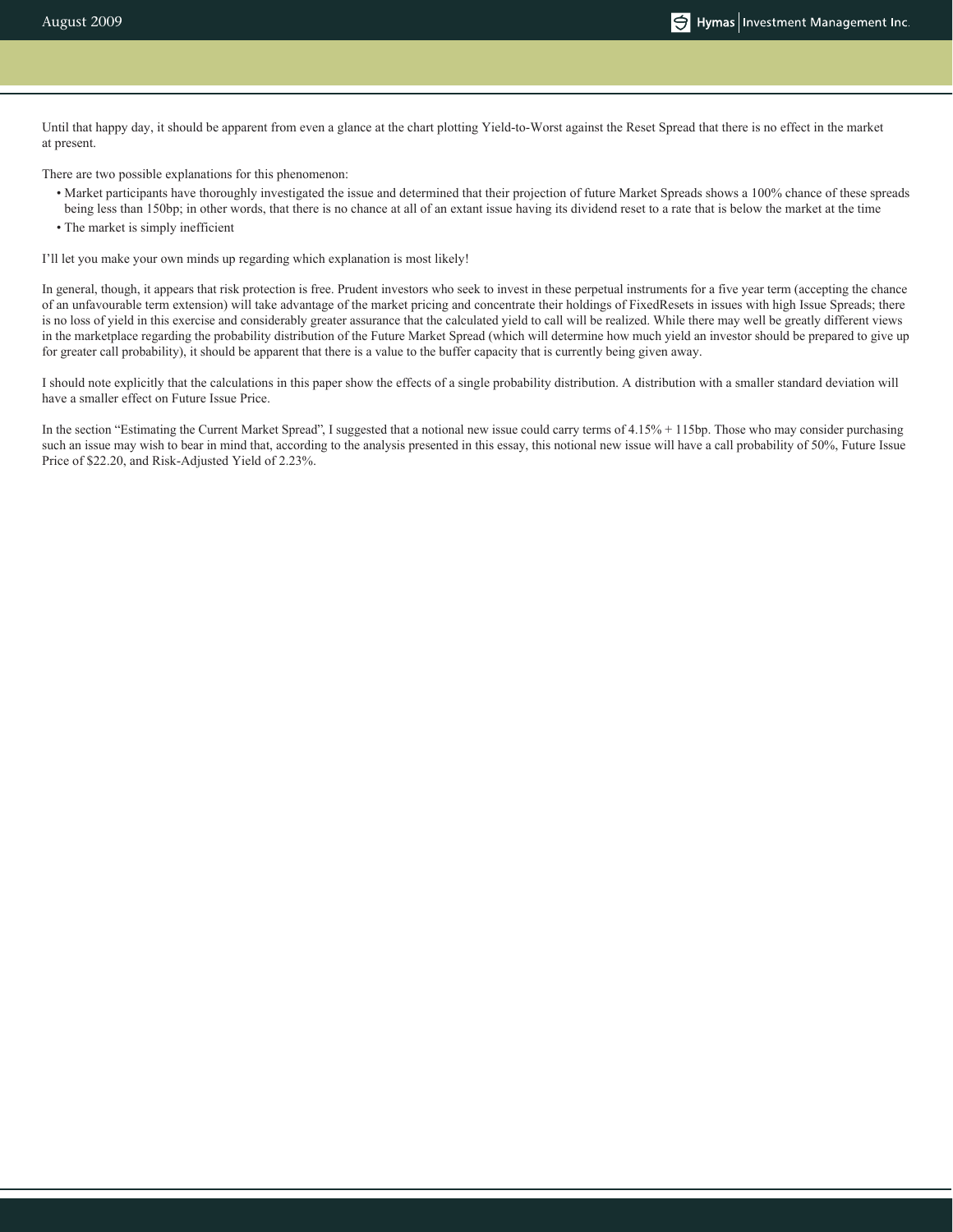| <b>Issuer</b>   | <b>Initial</b><br>Rate | <b>Reset</b><br><b>Date</b> | <b>Reset</b><br><b>Spread</b> | <b>DBRS</b>   | <b>Standard</b><br><b>Deviations</b><br><b>Above</b> | Call<br><b>Probability</b> | <b>Bid</b><br>090807 | <b>Next</b><br><b>Dividend</b> | <b>YTW</b><br>090807 | Risk-<br><b>Adjusted</b><br>Price | Risk-<br><b>Adjusted</b><br>Yield |
|-----------------|------------------------|-----------------------------|-------------------------------|---------------|------------------------------------------------------|----------------------------|----------------------|--------------------------------|----------------------|-----------------------------------|-----------------------------------|
| BAM.PR.P        | 7.00                   | 30/09/2014                  | 445                           | $Pfd-2(low)$  | $\approx$                                            | $\ast$                     | 26.97                | $30-Sep$                       | 5.39                 | $\approx$                         | $\ast$                            |
| <b>BMO.PR.M</b> | 5.20                   | 25/08/2013                  | 165                           | $Pfd-1(low)$  | 0.33                                                 | 63.06%                     | 26.05                | $25-Nov$                       | 3.71                 | 23.21                             | 2.04                              |
| <b>BMO.PR.N</b> | 6.50                   | 25/02/2014                  | 383                           | $Pfd-1(low)$  | 1.79                                                 | 96.30%                     | 27.95                | $25-Nov$                       | 3.59                 | 24.91                             | 3.53                              |
| BMO.PR.O        | 6.50                   | 25/05/2014                  | 458                           | $Pfd-1(low)$  | 2.29                                                 | 98.89%                     | 27.90                | $25-Nov$                       | 3.77                 | 24.97                             | 3.75                              |
| BMO.PR.P        | 5.40                   | 25/02/2015                  | $241\,$                       | $Pfd-1(low)$  | 0.84                                                 | 79.95%                     | 26.72                | $25-Nov$                       | 3.95                 | 24.29                             | 3.51                              |
| BNS.PR.P        | 5.00                   | 25/04/2013                  | 205                           | $Pfd-1(low)$  | 0.60                                                 | 72.57%                     | 25.96                | $29$ -Oct                      | 3.92                 | 23.85                             | 2.76                              |
| BNS.PR.Q        | 5.00                   | 25/10/2013                  | 170                           | $Pfd-1(low)$  | 0.37                                                 | 64.31%                     | 25.85                | $29$ -Oct                      | 3.89                 | 23.39                             | 2.45                              |
| <b>BNS.PR.R</b> | 5.00                   | 26/01/2014                  | 188                           | $Pfd-1(low)$  | 0.49                                                 | 68.68%                     | 25.85                | $29$ -Oct                      | 3.94                 | 23.56                             | 2.74                              |
| <b>BNS.PR.T</b> | 6.25                   | 25/04/2014                  | 414                           | $Pfd-1$ (low) | 1.99                                                 | 97.69%                     | 27.60                | $29$ -Oct                      | 3.86                 | 24.95                             | 3.82                              |
| BNS.PR.X        | 6.25                   | 25/04/2014                  | 446                           | $Pfd-1(low)$  | 2.21                                                 | 98.63%                     | 27.63                | $29$ -Oct                      | 3.83                 | 24.97                             | 3.81                              |
| CCS.PR.D        | 7.25                   | 30/06/2014                  | 521                           | $Pfd-3$       | 2.71                                                 | 99.66%                     | 27.77                | $30-Sep$                       | 4.86                 | $\ast$                            | $\ast$                            |
| CIU.PR.B        | 6.70                   | 01/06/2014                  | 481                           | Pfd-2(high)   | $\ast$                                               | $\approx$                  | 27.75                | $1-Sep$                        | 4.43                 | $\approx$                         | $\ensuremath{\mathcal{H}}$        |
| $\,$ CM.PR.K    | 5.35                   | 31/07/2014                  | 218                           | $Pfd-1(low)$  | 0.69                                                 | 75.39%                     | 26.53                | 31-Oct                         | 4.01                 | 23.98                             | 3.28                              |
| CM.PR.L         | 6.50                   | 30/04/2014                  | 447                           | $Pfd-1(low)$  | 2.21                                                 | 98.66%                     | 27.79                | $31-Oct$                       | 3.93                 | 24.97                             | 3.91                              |
| CM.PR.M         | 6.50                   | 31/07/2014                  | 433                           | $Pfd-1(low)$  | 2.12                                                 | 98.30%                     | 27.80                | $31-Oct$                       | 4.03                 | 24.96                             | $\overline{4}$                    |
| FTS.PR.G        | 5.25                   | 01/09/2013                  | 213                           | Pfd-3(high)   | $\ast$                                               | $\approx$                  | 25.61                | $1-Sep$                        | 4.20                 | $\ast$                            | $\ast$                            |
| GWO.PR.J        | 6.00                   | 31/12/2013                  | 307                           | $Pfd-1(low)$  | 1.28                                                 | 89.97%                     | 27.05                | $30-Sep$                       | 4.10                 | 24.69                             | 3.86                              |
| HSB.PR.E        | 6.60                   | 30/06/2014                  | 485                           | $Pfd-2(high)$ | $\ast$                                               | $\ast$                     | 27.82                | 30-Sep                         | 4.18                 | $\gg$                             | $\approx$                         |
| IAG.PR.C        | 6.20                   | 31/12/2013                  | 338                           | $Pfd-2(high)$ | $\approx$                                            | $\gg$                      | 27.05                | $30-Sep$                       | 4.30                 | $\ast$                            | $\ast$                            |
| MFC.PR.D        | 6.60                   | 19/06/2014                  | 456                           | $Pfd-1(low)$  | 2.27                                                 | 98.85%                     | 27.79                | $19-$ Sep                      | 4.25                 | 24.97                             | 4.23                              |
| MFC.PR.E        | 5.60                   | 19/09/2014                  | 323                           | $Pfd-1(low)$  | 1.39                                                 | 91.72%                     | 26.60                | $19-Sep$                       | 4.36                 | 24.77                             | $4.2\,$                           |
| NA.PR.N         | 5.375                  | 15/08/2013                  | 205                           | Pfd-2         | $\approx$                                            | $\approx$                  | 26.20                | $10$ -Oct                      | 4.06                 | $\approx$                         | $\ast$                            |
| NA.PR.O         | 6.60                   | 15/02/2014                  | 463                           | $Pfd-2$       | $\approx$                                            | $\ast$                     | 27.75                | $10$ -Oct                      | 4.04                 | $\ast$                            | $\approx$                         |
| NA.PR.P         | 6.60                   | 15/02/2014                  | 479                           | $Pfd-2$       | $\approx$                                            | $\approx$                  | 27.75                | $10$ -Oct                      | 4.04                 | $\ast$                            | $\ast$                            |
| PWF.PR.M        | 6.00                   | 31/01/2014                  | 320                           | $Pfd-1(low)$  | 1.37                                                 | 91.41%                     | 26.80                | $31-Oct$                       | 3.95                 | 24.77                             | 3.77                              |
| RY.PR.I         | 5.00                   | 24/02/2014                  | 193                           | $Pfd-1(low)$  | 0.52                                                 | 69.85%                     | 26.05                | $27$ -Oct                      | 4.02                 | 23.71                             | 2.98                              |
| RY.PR.L         | 5.60                   | 24/02/2014                  | 267                           | $Pfd-1$ (low) | 1.01                                                 | $84.45\%$                  | 26.60                | $27$ -Oct                      | 4.09                 | 24.46                             | 3.66                              |